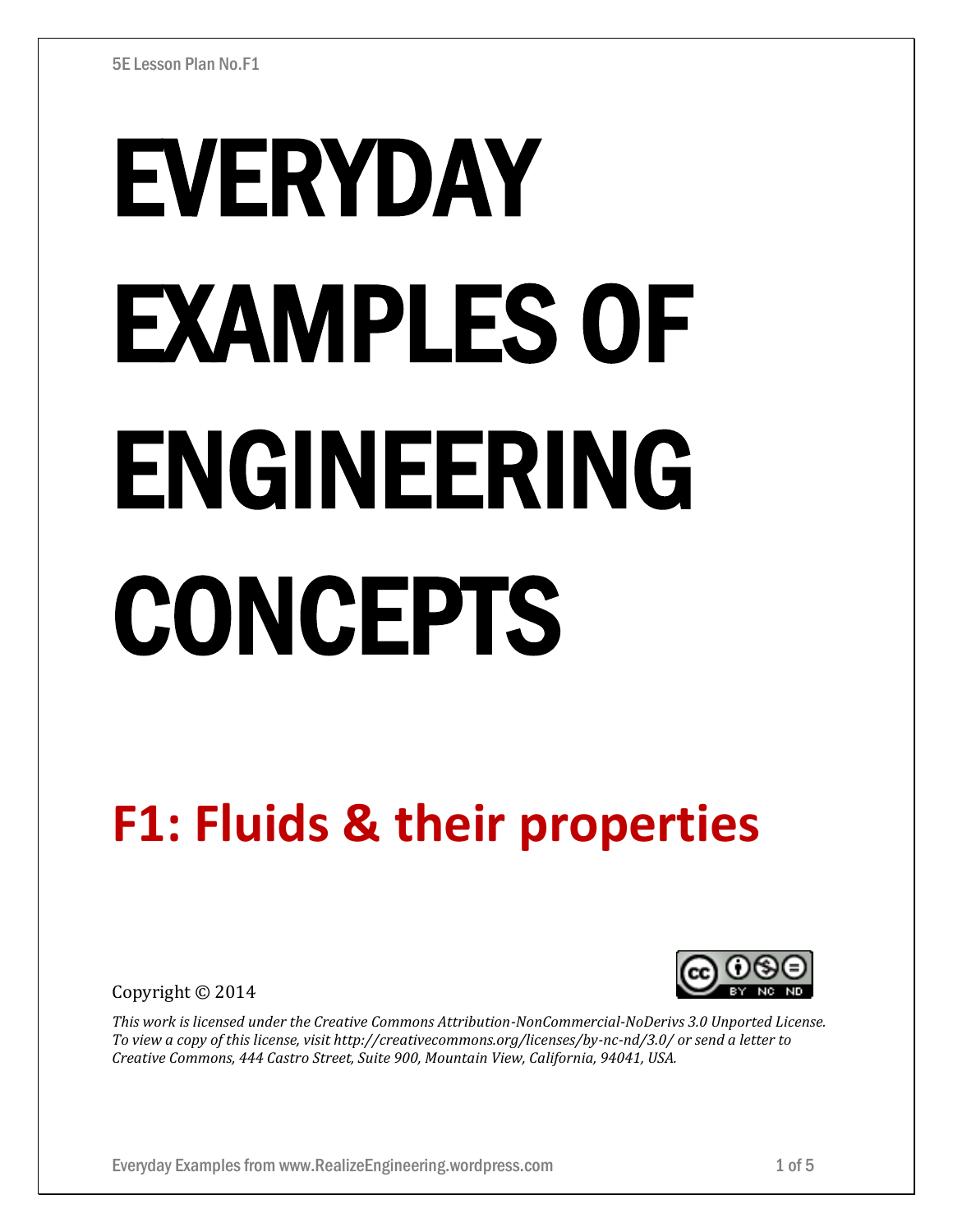*This is an extract from 'Real Life Examples in Fluid Mechanics: Lesson plans and solutions' edited by Eann A. Patterson, first published in 2011 (ISBN:978-0-9842142-3-5) which can be obtained on-line at www.engineeringexamples.org and contains suggested exemplars within lesson plans for Sophomore Fluids Courses. They were repared as part of the NSF-supported project (#0431756) entitled: "Enhancing Diversity in the Undergraduate Mechanical Engineering Population through Curriculum Change".* 

# **INTRODUCTION**

 $\overline{a}$ 

(from *'Real Life Examples in Fluid Mechanics: Lesson plans and solutions'*)

These notes are designed to enhance the teaching of a sophomore level course in fluid mechanics, increase the accessibility of the principles, and raise the appeal of the subject to students from diverse backgrounds. The notes have been prepared as skeletal lesson plans using the principle of the 5Es: Engage, Explore, Explain, Elaborate and Evaluate. The 5E outline is not original and was developed by the Biological Sciences Curriculum Study<sup>1</sup> in the 1980s from work by Atkin & Karplus<sup>2</sup> in 1962. Today this approach is considered to form part of the constructivist learning theory<sup>3</sup>.

These notes are intended to be used by instructors and are written in a style that addresses the instructor, however this is not intended to exclude students who should find the notes and examples interesting, stimulating and hopefully illuminating, particularly when their instructor is not utilizing them. In the interest of brevity and clarity of presentation, standard derivations, common tables/charts, and definitions are not included since these are readily available in textbooks which these notes are not intended to replace but rather to supplement and enhance. Similarly, it is anticipated that these lesson plans can be used to generate lectures/lessons that supplement those covering the fundamentals of each topic.

It is assumed that students have acquired a knowledge and understanding the following topics: first and second law of thermodynamics, Newton's laws, free-body diagrams, and stresses in pressure vessels.

This is the fourth in a series of such notes. The others are entitled 'Real Life Examples in Mechanics of Solids', 'Real Life Examples in Dynamics' and 'Real Life Examples in Thermodynamics'. They are available on-line at www.engineeringexamples.org.

Eann A. Patterson *A.A. Griffith Chair of Structural Materials and Mechanics School of Engineering, University of Liverpool, Liverpool, UK & Royal Society Wolfson Research Merit Award Recipient*

<sup>1</sup> Engleman, Laura (ed.), *The BSCS Story: A History of the Biological Sciences Curriculum Study*. Colorado Springs: BSCS, 2001.

<sup>2</sup> Atkin, J. M. and Karplus, R. (1962). Discovery or invention? *Science Teacher* 29(5): 45.

<sup>3</sup> e.g. Trowbridge, L.W., and Bybee, R.W., *Becoming a secondary school science teacher*. Merrill Pub. Co. Inc., 1990.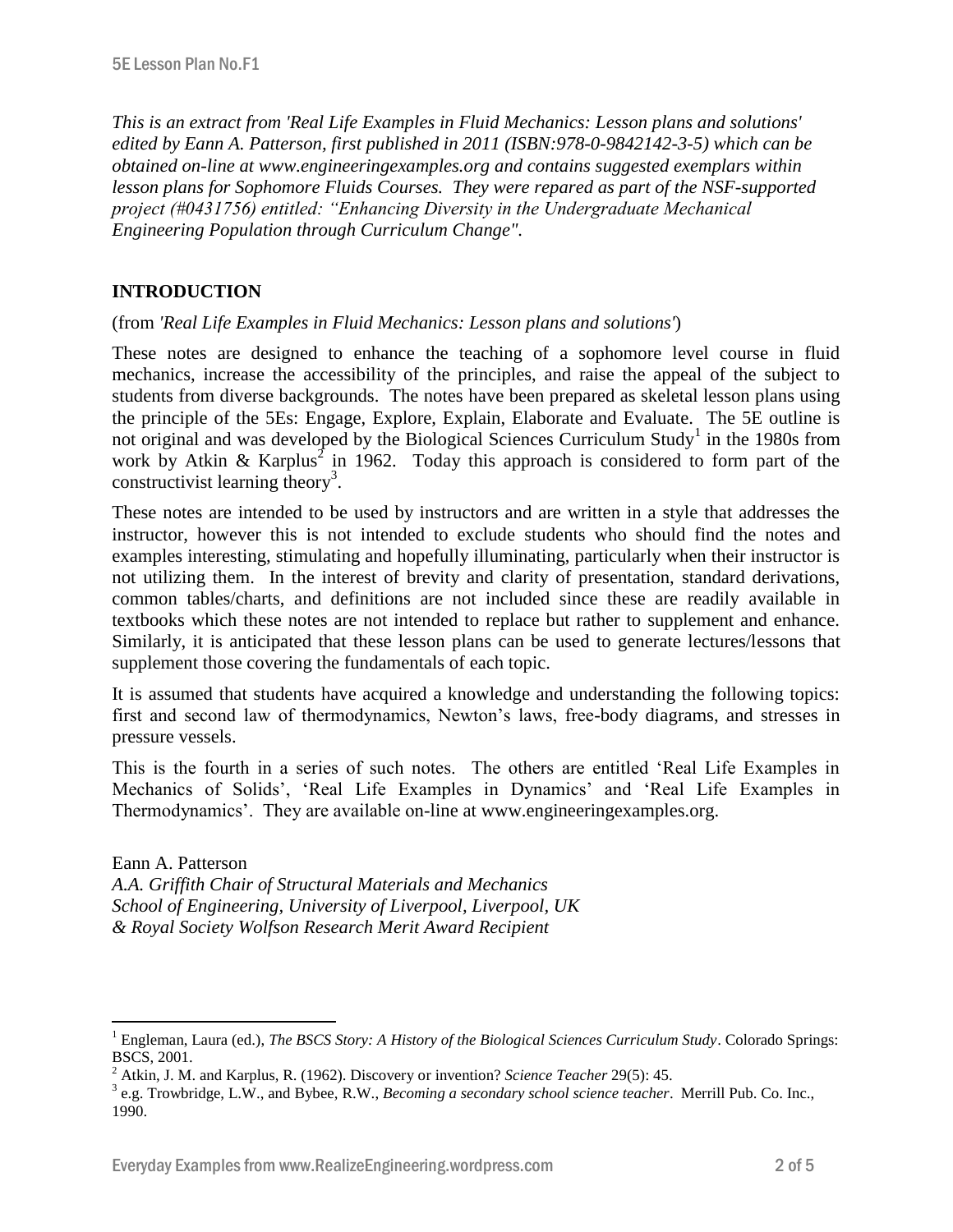# **INTRODUCTORY CONCEPTS**

#### 1. Topic**: Fluids and their properties**

#### **Engage:**

Take into class a pile of drinking straws, some paper cups, a bottle of dish washing detergent and a bottle of water. In front of the students, add detergent to water so that the solution is about one part detergent to ten parts water. Give each student a straw and a paper cup with a small amount of the mixture in the bottom and invite them to blow bubbles. Alternatively if you just want to give a demonstration – kits are available on-line (search under soap bubbles) as well as advice on solutions etc.<sup>4</sup>



# **Explore:**

Ask students to work in pairs and draw a free-body diagram for a stationary, spherical bubble. If necessary, give them a hint by telling them to treat it like a pressure vessel.

Invite a pair to draw their result for the rest of the class. Discuss how the circumferential stress in a solid pressure vessel can be replaced by the surface tension,  $\sigma$  in the inner and outer surfaces of the bubble. So that summing the forces in the horizontal direction in the figure we obtain

$$
p\pi r^2 = 2 \times 2\pi r \sigma
$$

$$
p = \frac{4\sigma}{r}
$$



# **Explain:**

or

Discuss that the surface of the fluid acts like a tensioned

membrane. The bubble prefers to form into a sphere because a sphere has the smallest surface area for a given volume. So in a sphere the molecules of the fluid can be uniformly close to one another.

A bubble of pure water would be very unstable whereas the detergent is a surfactant that decreases the surface tension. When a region of the surface of the bubble gets stretched by an external force, the tension in the membrane increases. This causes detergent to flow away, thus decreasing the concentration of detergent and raising the surface tension of the fluid mixture which prevents the bubble from bursting.

Changes in the air temperature will cause expansion or contraction of the bubble and disturb the equilibrium between internal pressure (increases with temperature) and surface tension (decreases with temperature) so that it collapses.

 $\overline{a}$ <sup>4</sup> <http://www.bubbles.org/solutions/>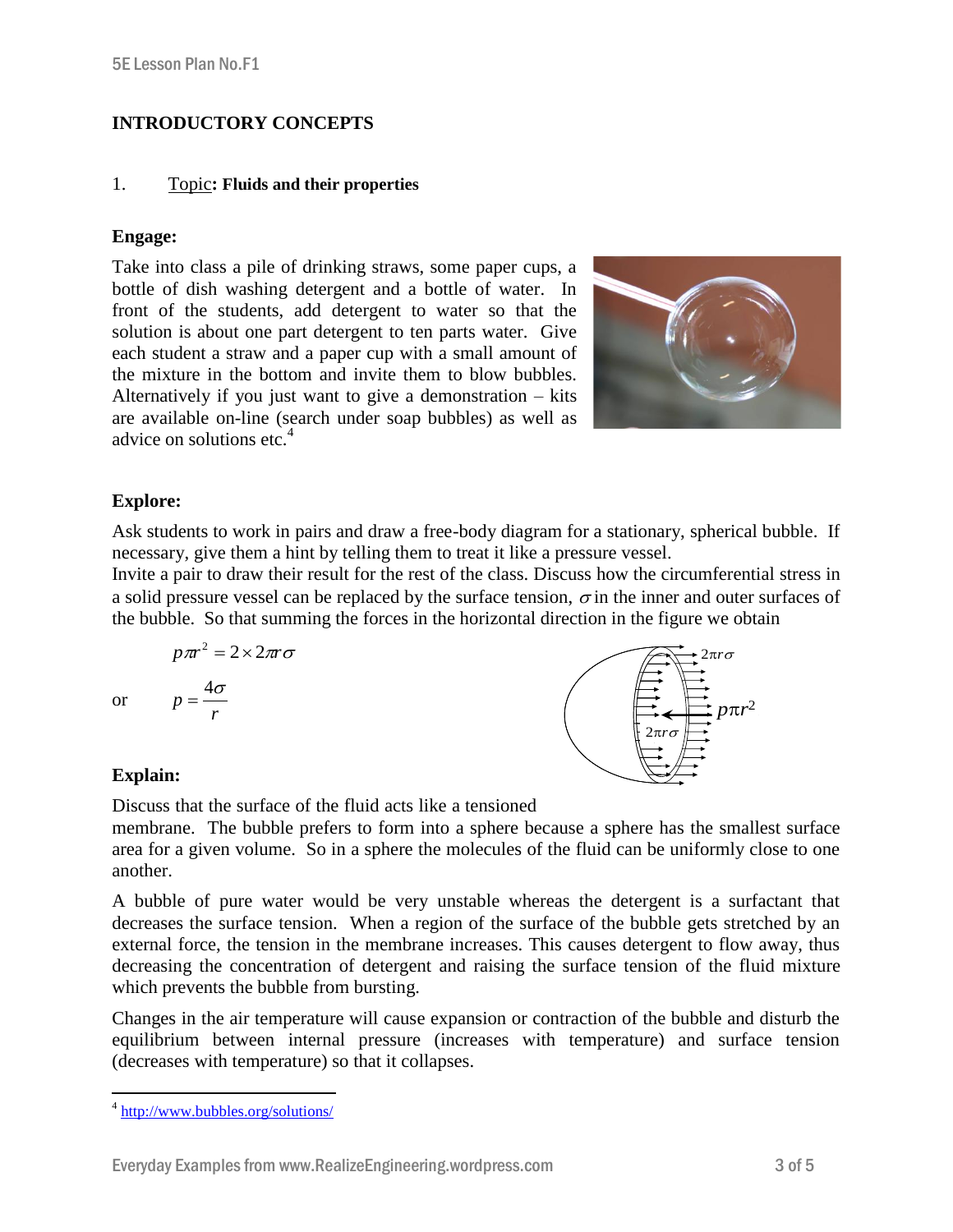#### **Elaborate:**

Pour a little pure detergent into a paper cup and, as you do so, point out to the students the slow rate at which it flows compared to water. Explain that this is a result of the high viscosity or internal stickiness of the detergent. Fluids which have complex molecules that cannot slide easily past one another tend to have a high viscosity.

Consider liquid being sucked up a drinking straw (don't try it with the water-detergent solution!). The molecules in the fluid that are in contact with the inside surface of the straw tend to get stuck in the surface roughness of the straw so that they move very slowly relative to those along the center line of the straw. This creates a velocity gradient in the fluid. When we consider a square element in the fluid, then the velocity difference between the faces parallel to the inside surface of the straw can be described by  $\Delta v$ , and after time  $\Delta t$  the element will be sheared such that the shear angle,  $\Delta\phi$  is given by

$$
\Delta \phi = \frac{\Delta v \Delta t}{\Delta y} \text{ or } \frac{\Delta \phi}{\Delta t} = \frac{\Delta v}{\Delta y}
$$

and in the limit as  $\Delta t \to 0$  and  $\Delta y \to 0$  so the rate of strain is

$$
\dot{\phi} = \frac{dv}{dy}
$$

For 'Newtonian' fluids, the shear stress is given by

$$
\tau = \mu \frac{dv}{dy}
$$



where  $\mu$  is known as the dynamic viscosity.

Note that if dynamic viscosity is normalized by the density it is referred to as kinematic viscosity,  $v = \mu/\rho$ 

Observe that the fluid mechanics has been discussed using analogies to solids and employing similar language. Another term that can be taken from mechanics of solids is modulus of elasticity. The bulk modulus of elasticity, *B* of a fluid relates changes in volume, *dV* to the change in pressure, *dp* causing them, i.e.

$$
B = \frac{dp}{dV/V}
$$
 or for constant mass,  $m(=\rho V)$   $B = \frac{dp}{d\rho/\rho}$ 

and *B* is a measure of the compressibility of a fluid.

# **Evaluate:**

Invite students to attempt the following examples:

#### *Example 1.1*

Demonstrate by analysis and by experiment that a paperclip will float in water at room temperature.